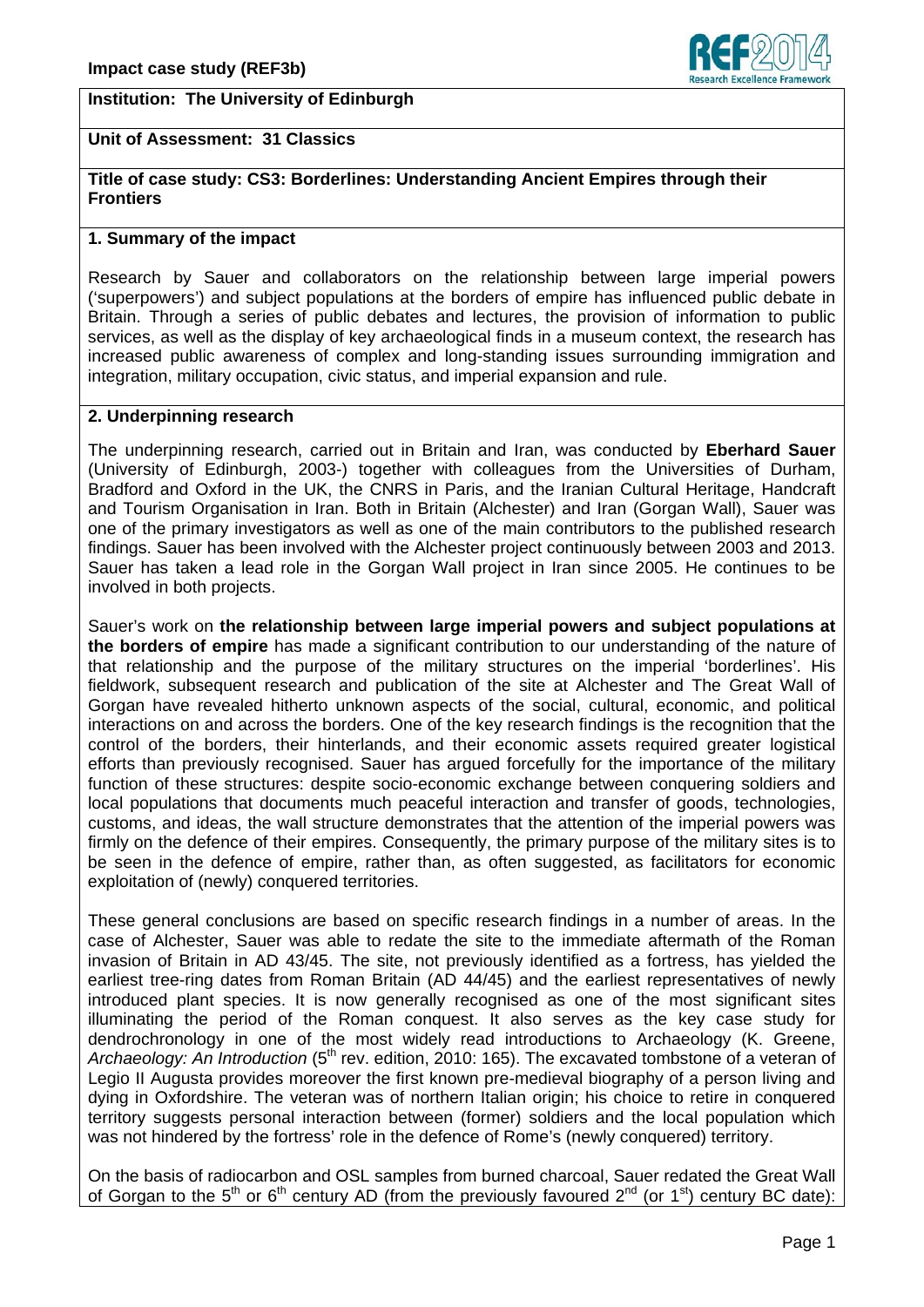

the wall is now associated with the empire of the Sasanian Persians. Sauer has shown that the Wall and its hinterland fortresses served to protect key economic assets in the northern frontier zone of the vast Sasanian empire, where several major wars against the White Huns and Turks are recorded. Wall construction was accompanied by a massive landscape engineering project: the Sasanians constructed new water supply canals, cutting through the pre-existing Iron Age landscape like a knife. Excavation of the fort structures along the Wall revealed plentiful evidence for dense occupation, including animal bones, pottery, glass and metal: the Wall and its forts bustled with life, raising many questions about the interaction between occupiers and locals.

The research was published in a variety of outlets (see 3a below). The Great Wall of Gorganproject culminated in a multi-authored book (*Persia's Imperial Power*); the research findings from the excavations at Alchester have been disseminated through articles, chapters, and excavation reports, to be completed through the publication of the final excavation report in 2015.

### **3. References to the research**

All listed outputs are available on request from the University of Edinburgh. Those marked REF2 form part of the unit's output submission.

a) Outputs:

E. Sauer et al., *Persia's Imperial Power in Late Antiquity: the Great Wall of Gorgān and Frontier Landscapes of Sasanian Iran. A joint fieldwork project by the Iranian Cultural Heritage, Handcraft and Tourism Organisation, the Iranian Center for Archaeological Research and the Universities of Edinburgh and Durham (2005-2009)* (Oxford: Oxbow Books, 2013). [REF2]

H. Omrani Rekavani, E. Sauer *et al*., 'At the frontiers of the Sasanian Empire: the Gorgan and Tammishe Walls in northern Iran', in P. Matthiae *et al.* (edd.), *Proceedings of the 6th International Congress of the Archaeology of the Ancient Near East, 5-10 May 2008, »Sapienza«, Università di Roma,* Vol. 2 (Wiesbaden: Harrassowitz Verlag, 2010), 599-611.

H. Omrani Rekavandi, E. Sauer *et al*., 'Sasanian walls, hinterland fortresses and abandoned ancient irrigated landscapes: the 2007 season on the Great Wall of Gorgan and the Wall of Tammishe', *Iran* 46 (2008), 151-78. [REF2]

E. Sauer, 'Fortress annexes: a possible clue to instability and insurgency during Rome's conquest of southern Britain?', in P. Ottaway (ed.)*, A Victory Celebration: Papers on the Archaeology of Colchester and Late Iron Age-Roman Britain presented to Philip Crummy* (Colchester: Colchester Archaeological Trust, 2006), 27-41 (and plates).

E. Sauer, 'Inscriptions from Alchester: Vespasian's base of the Second Augustan Legion (?)', *Britannia* 36 (2005), 101-33.

E. Sauer, 'Forum Germanorum in north-west Italy: the home community and life of arguably the earliest known legionary veteran in Britain', *Oxford Journal of Archaeology* 24.2 (2005), 199-214.

#### b) Grants/Fellowships:

AHRC Collaborative Grant, 'Linear Barriers in Iran', 2006-2009: £226,063.75 (PI: Sauer; CI: T. Wilkinson, Edinburgh)

British Academy Large Research Grant, 'Alchester Excavations', 2005: £15,908.

British Institute of Persian Studies, 'Linear Barriers in Iran', 2005: £9,000.

European Union 'Culture 2000' Collaborative Grant, 'The Roman Conquest of Europe, Alchester', 2005: 49,767 Euros (of the total award of 149,300 Euros).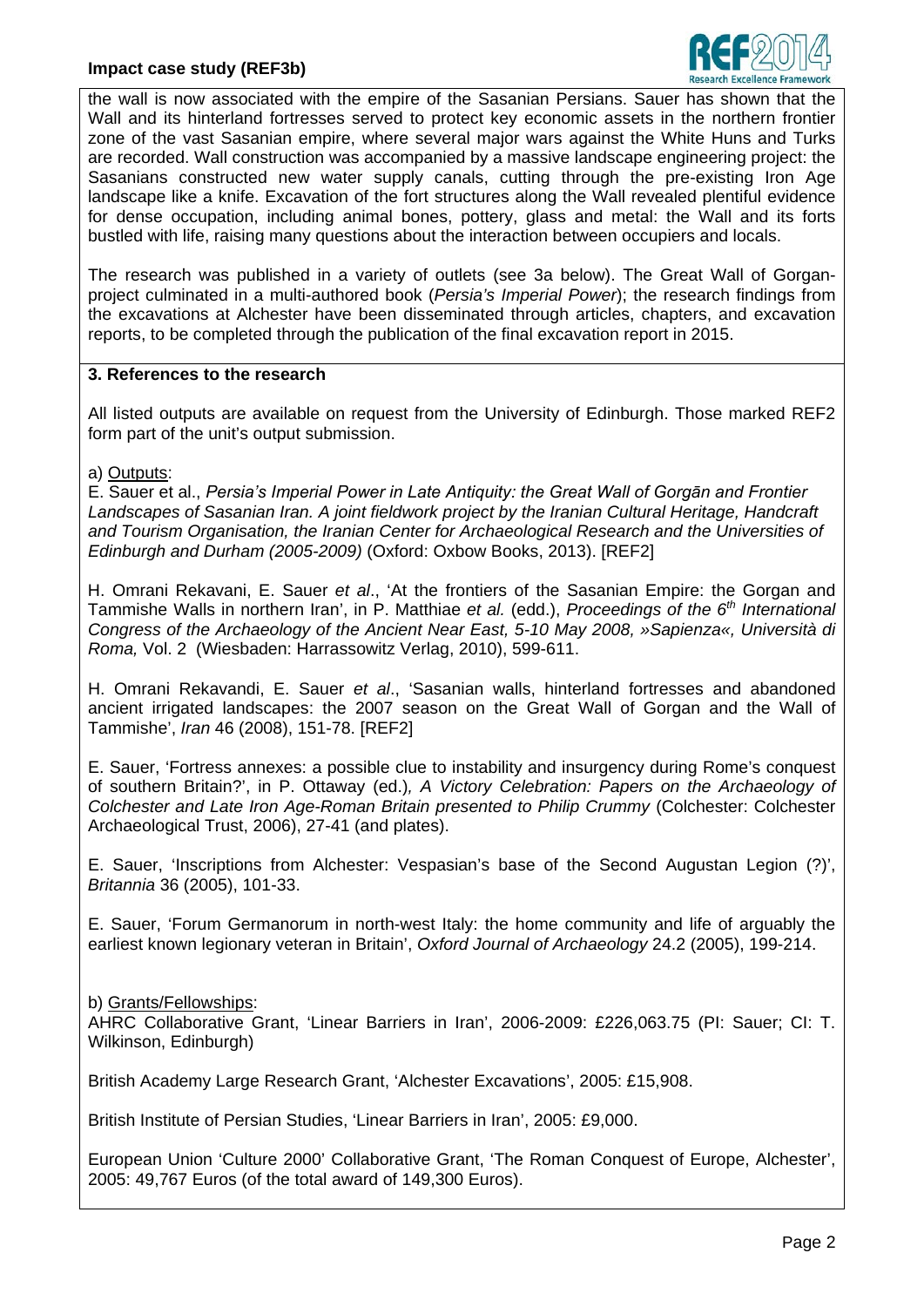

#### **4. Details of the impact**

The research was disseminated through a variety of means, notably in the form of public lectures and debates, including media broadcasts. Key archaeological discoveries were made available to public services, including museums and local councils. These forms of dissemination generated a range of interrelated impacts, primarily in the areas of the making of civil society and the influencing of public discourse about contentious contemporary questions such as imperial expansion and rule, military occupation, citizenship status, immigration and integration. The particulars of each impact (as well as the periods in which these occurred) are illustrated below.

#### a) *civil society*:

The tombstone of Lucius Valerius, a veteran of the Second Augustan Legion, has provided **Oxfordshire Council** with a means to enhance citizenship ceremonies. At the request of Oxford Register Office, Sauer provided information and a picture of the tombstone after its discovery. The veteran, who came from northern Italy, retired in conquered territory. When the tombstone went on display (see b below), BBC News Oxford announced Lucius as 'Oxfordshire's earliest recorded resident': <http://www.bbc.co.uk/news/uk-england-oxfordshire-22873707> [\[http://tinyurl.com/lrodxql\]](http://tinyurl.com/lrodxql). The tombstone of Lucius Valerius documents in effect the earliest known *immigrant* to the area of the modern county of Oxfordshire. The research findings have subsequently been used to illustrate aspects of immigration and integration in citizenship ceremonies in Oxfordshire: the findings now feature in the materials given to thousands of **individuals recently granted British citizenship**, thus impacting on their reflection on British civic status in particular and the making of civil society in general. Oxford Register Office commented that 'we [the Council] thought that readers would be impressed by the fact that Lucius Valerius was a new arrival to the area nearly 2,000 years ago'. More specifically, the superintendent registrar of the Oxford Register Office stated in e-mail correspondence on 8 December 2011 that the materials provided by Sauer feature in a book 'which has been specially written for new citizens' and 'is presented to new citizens who are becoming British at their citizenship ceremony': the 'combination of tradition and diversity […]', the Register Office commented, 'provides an eloquent testament to the arrival and experience of people settling and becoming British in Oxfordshire'. The Register Office confirmed that they have 'received many positive comments about the book from our new citizens'.

The quantitative impact is documented by the number of citizenship ceremonies: the superintendent registrar stated that 'citizenship ceremonies are held every week in Oxfordshire and on average about 150 people per month become British in our county […]' Over the period in which the materials have been used (from 2009 onwards), the average annual total was 1,800, i.e. around 7,000 individuals between 2009 and July 2013 in total: at the time of correspondence (in 2011), the superintendent registrar confirmed that 'the photo will have been seen by about 3,500- 4,000 citizens' (see 5.1 for all quotations). The discovery of the tombstone of the veteran of the Second Augustan Legion by Sauer and his team, providing the only known biography of a person living in the area of modern Oxfordshire prior to the Middle Ages, has thus had a direct impact on issues surrounding immigration, integration, and civic status in modern-day Britain.

#### b) *public discourse*:

The key research findings of Sauer's archaeological investigation of the legionary fortress at Alchester led to a **travelling exhibition** in Oxfordshire in 2011. The County Museum Stores at Standlake displayed some of the key artefacts from Alchester, including a section of the original main wooden gatepost that formed part of the early fort defences in AD 44, and the tombstone of the veteran (see 5.2). 'History exhibition attracts hundreds' was the headline of the local newspaper (see 5.3). The exhibition drew on the enduring fascination of the British public with the Romans in Britain. As a consequence of the public interest in the temporary exhibition, a permanent exhibition has been mounted in Woodstock at the Oxfordshire Museum, which is open to the public since 20 July 2013 (see also REF3a). The discussion generated by the finds amongst the British (local) public is well documented in a popular newspaper article on the establishment of the permanent display (Bicester Advertiser; 25 November 2010, p. 13 [\[http://tinyurl.com/onaqxa7\]](http://tinyurl.com/onaqxa7)). As the success of the travelling exhibition makes clear, the display of the artefacts in a museum